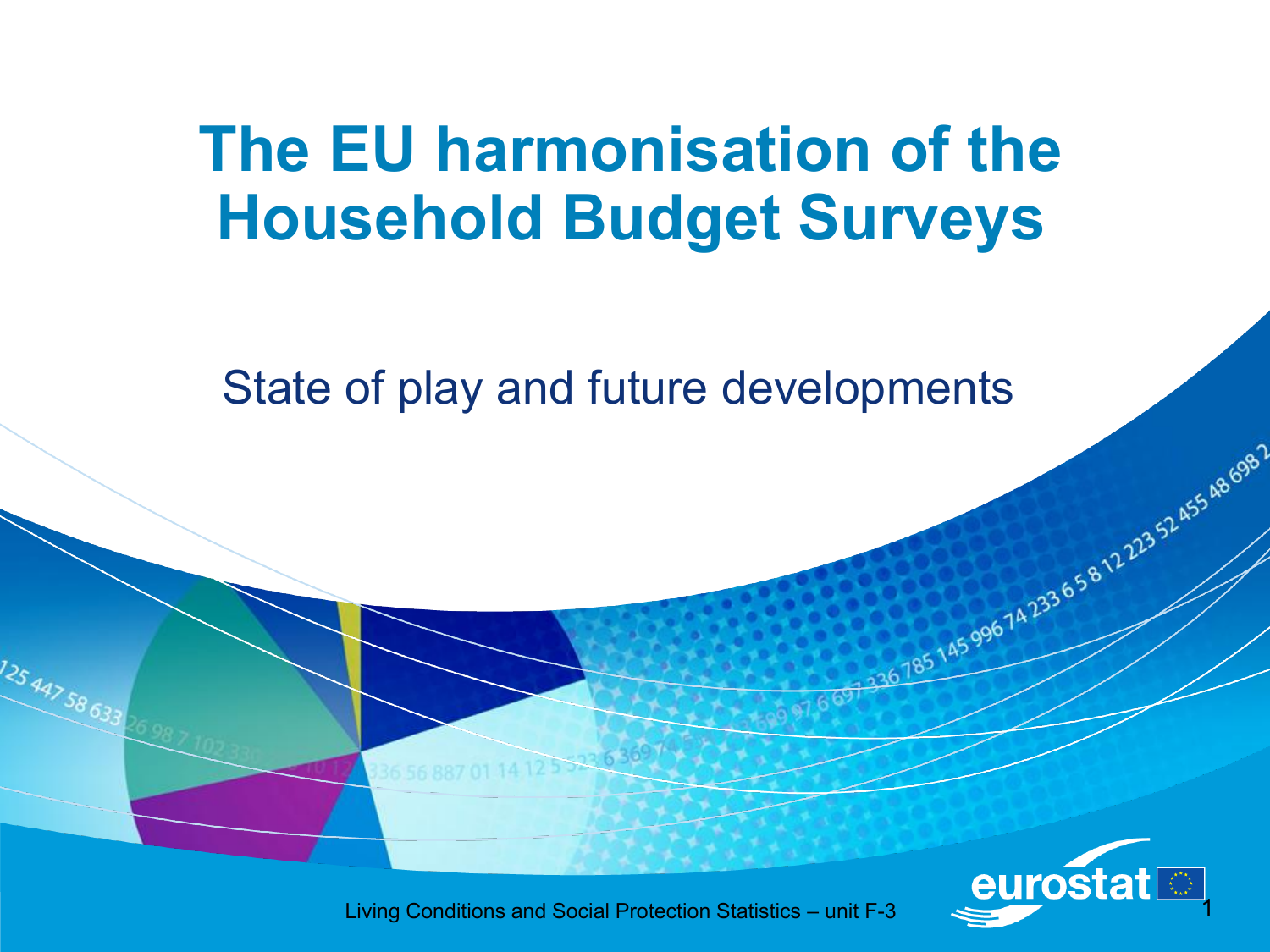# **The Household Budget Surveys at National level**

- A household survey aiming at collecting detailed household consumption expenditures on different kinds of goods and services (COICOP categories) over a specified period of time (generally two weeks)
- Conducted on a regular basis in all the European countries (annual/every five years)
- **Main purpose: provide the weights for the** Consumer Price Index (CPI)

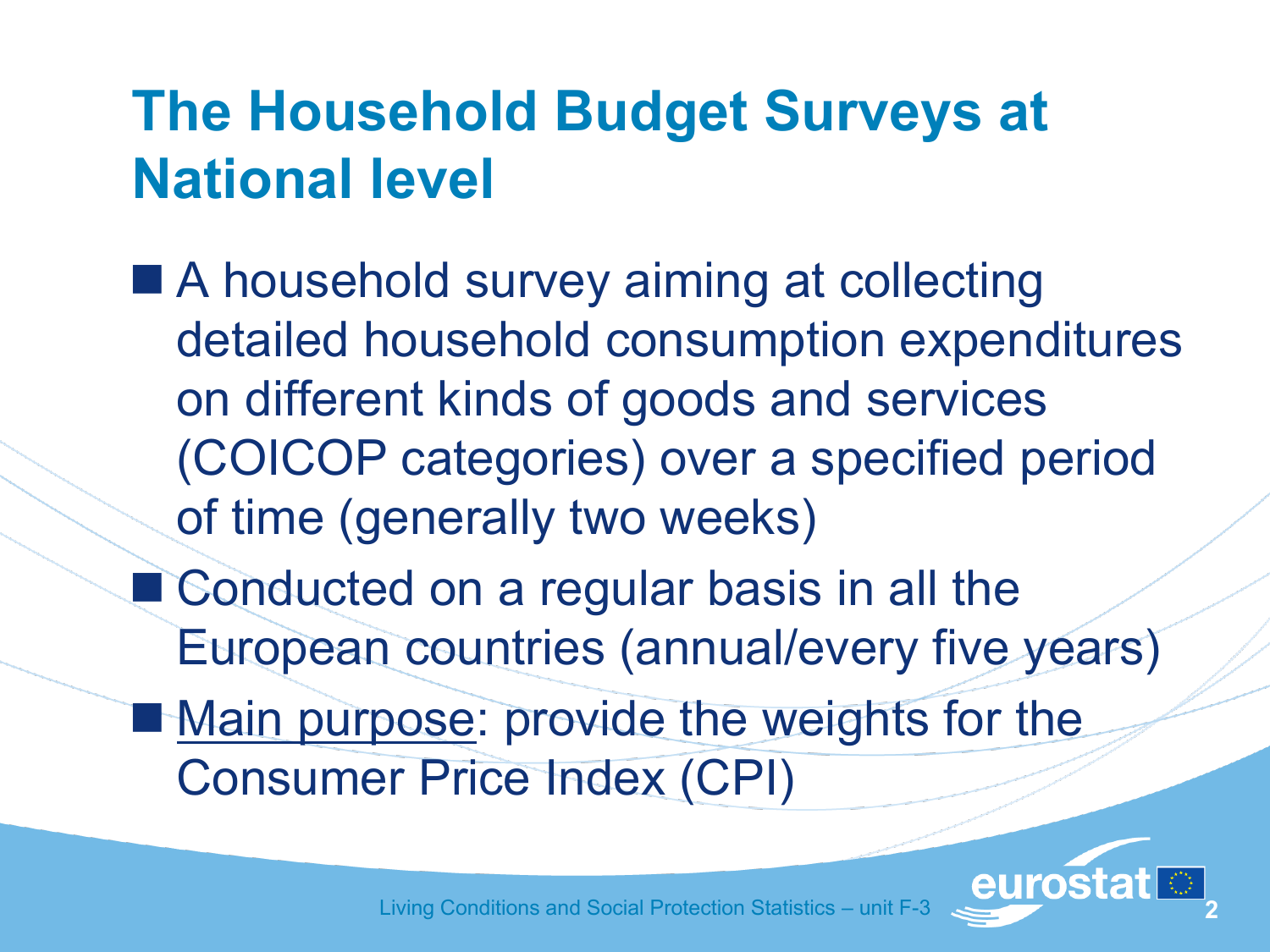# **The Household Budget Surveys at European level**

- In 1989, it was decided that national HBS data would be collected by Eurostat approximately on a five-year basis
- Last HBS reference years: 1988, 1994, 1999, 2005, 2010 (forthcoming)
- **The EU data collection is run under a** « gentlemen"s agreement »: no EU regulation exists, but only recommendations for harmonisation

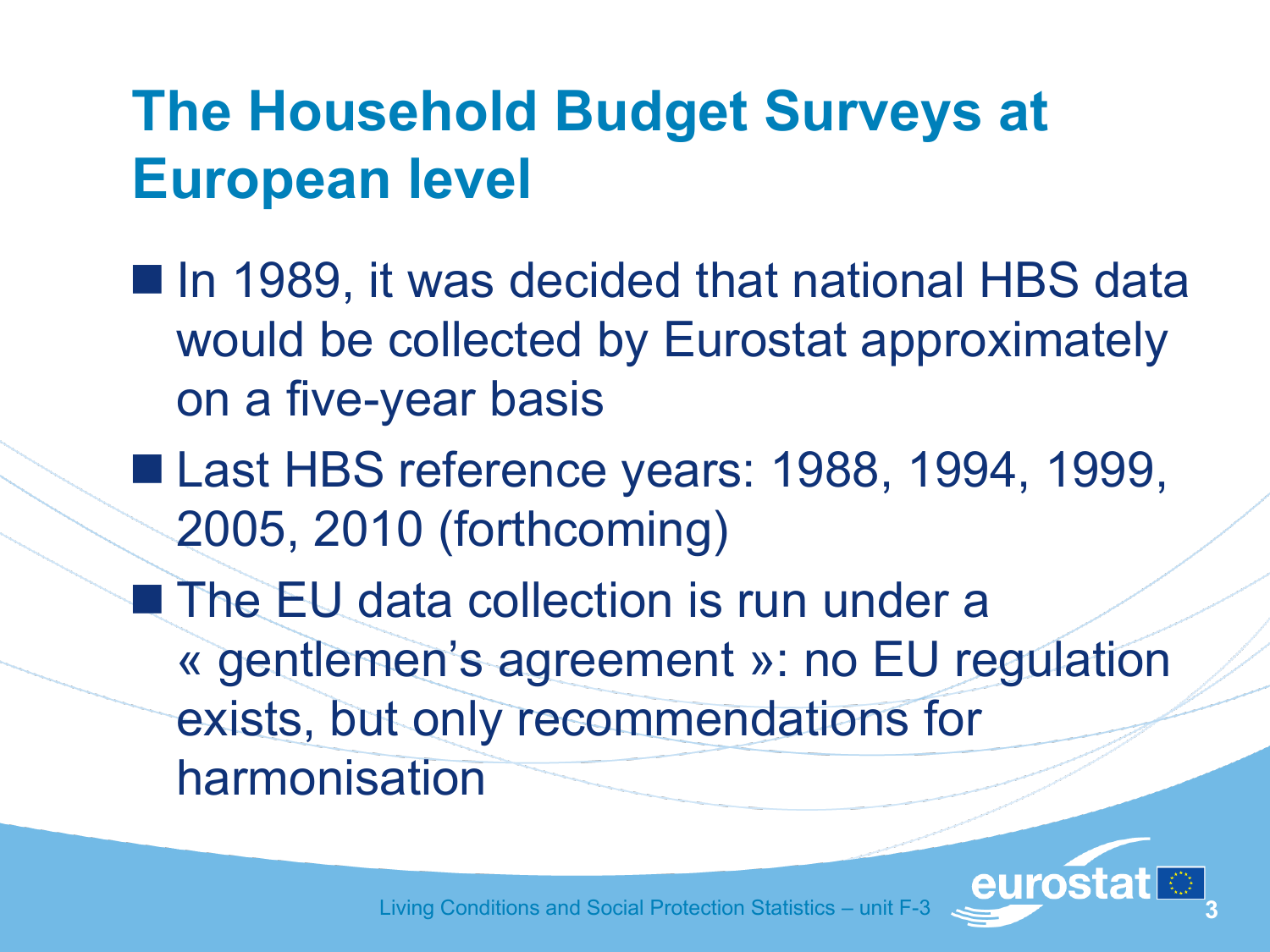# **The EU data collection: main steps**

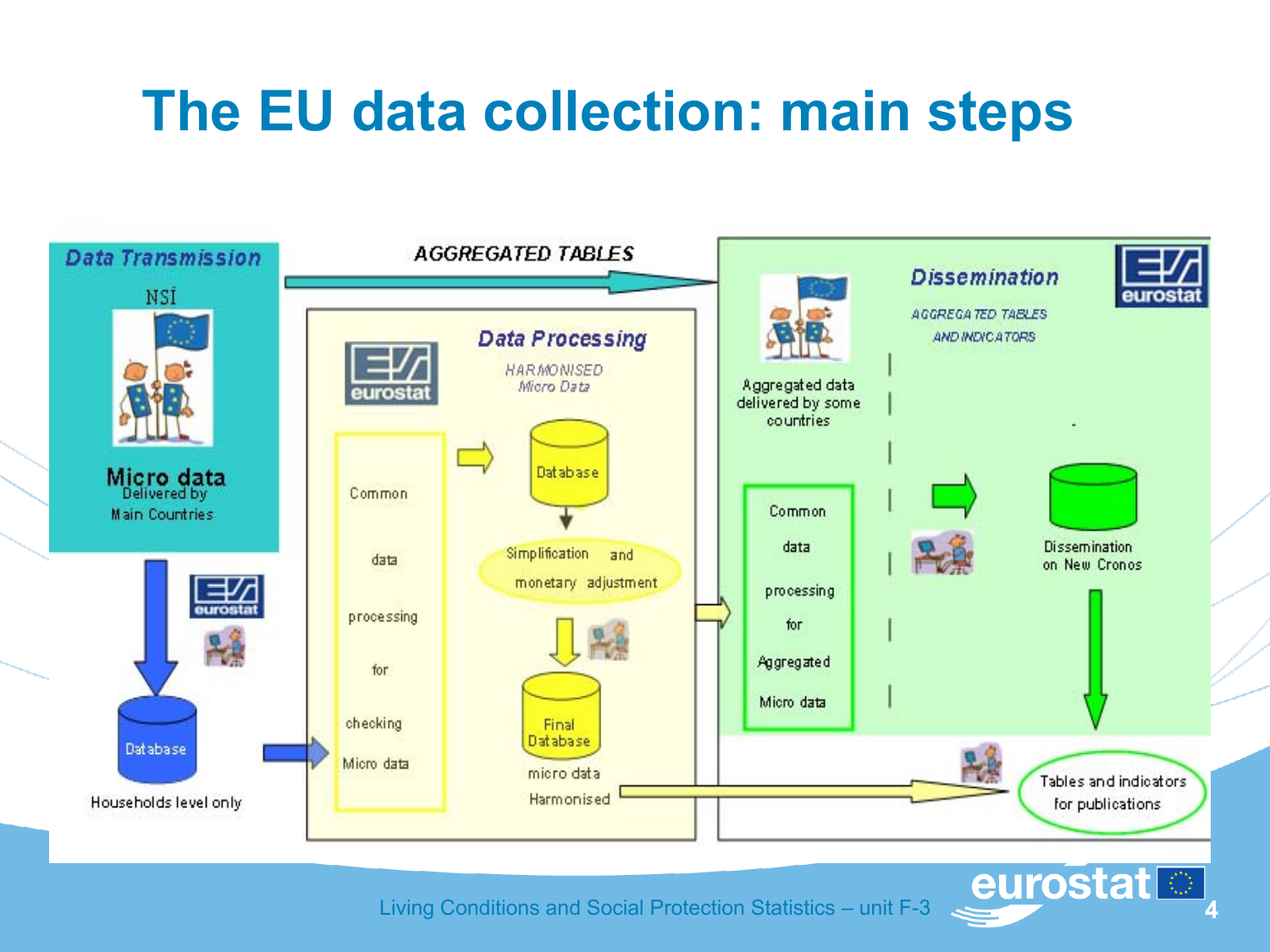# **The HBS target indicators**

### **1. Consumption expenditure of private households**

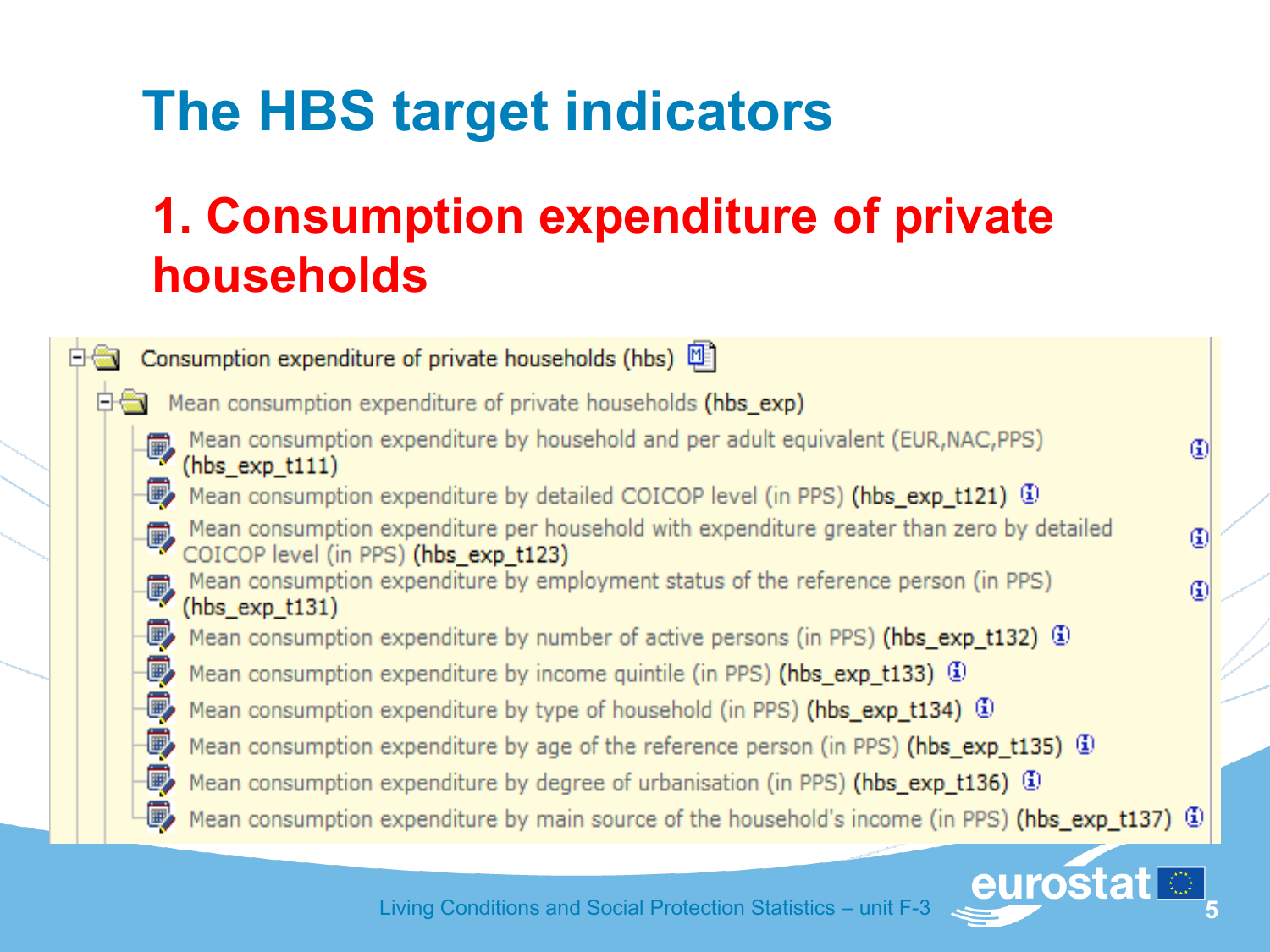### **2. Structure of mean consumption expenditure**



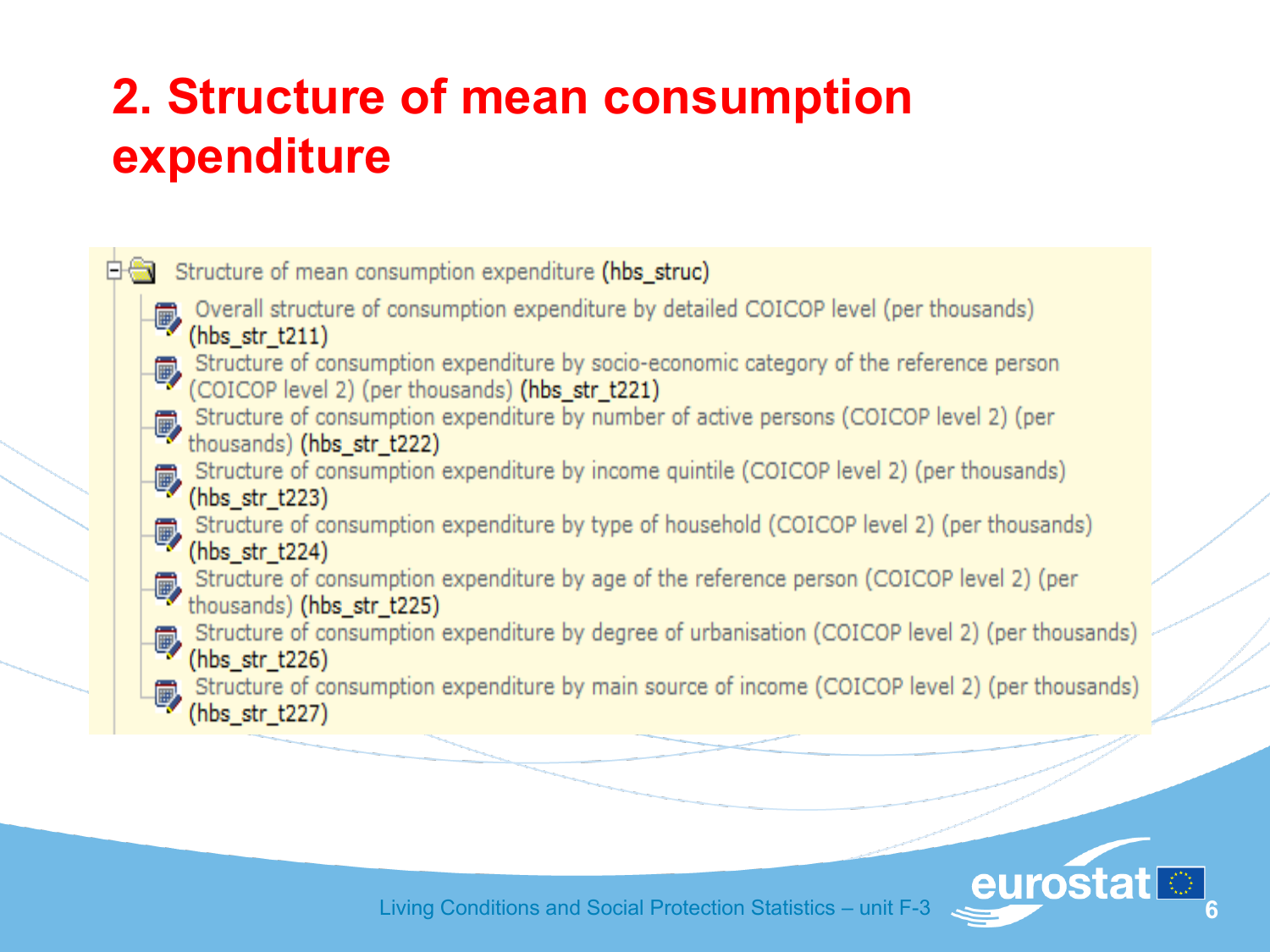### **3. Household characteristics**

#### Household characteristics (hbs carac)

啰

郾

P

靊

學

Household characteristics by employment status of the reference person (hbs\_car\_t311) 4) Household characteristics by number of active persons (hbs car t312)  $\circled{1}$ Household characteristics by type of household (hbs\_car\_t313) 4 Household characteristics by age of the reference person (hbs\_car\_t314)  $\Phi$ Household characteristics by urbanisation degree (hbs\_car\_t315) (3) Household characteristics by main source of income (hbs\_car\_t316) 4)

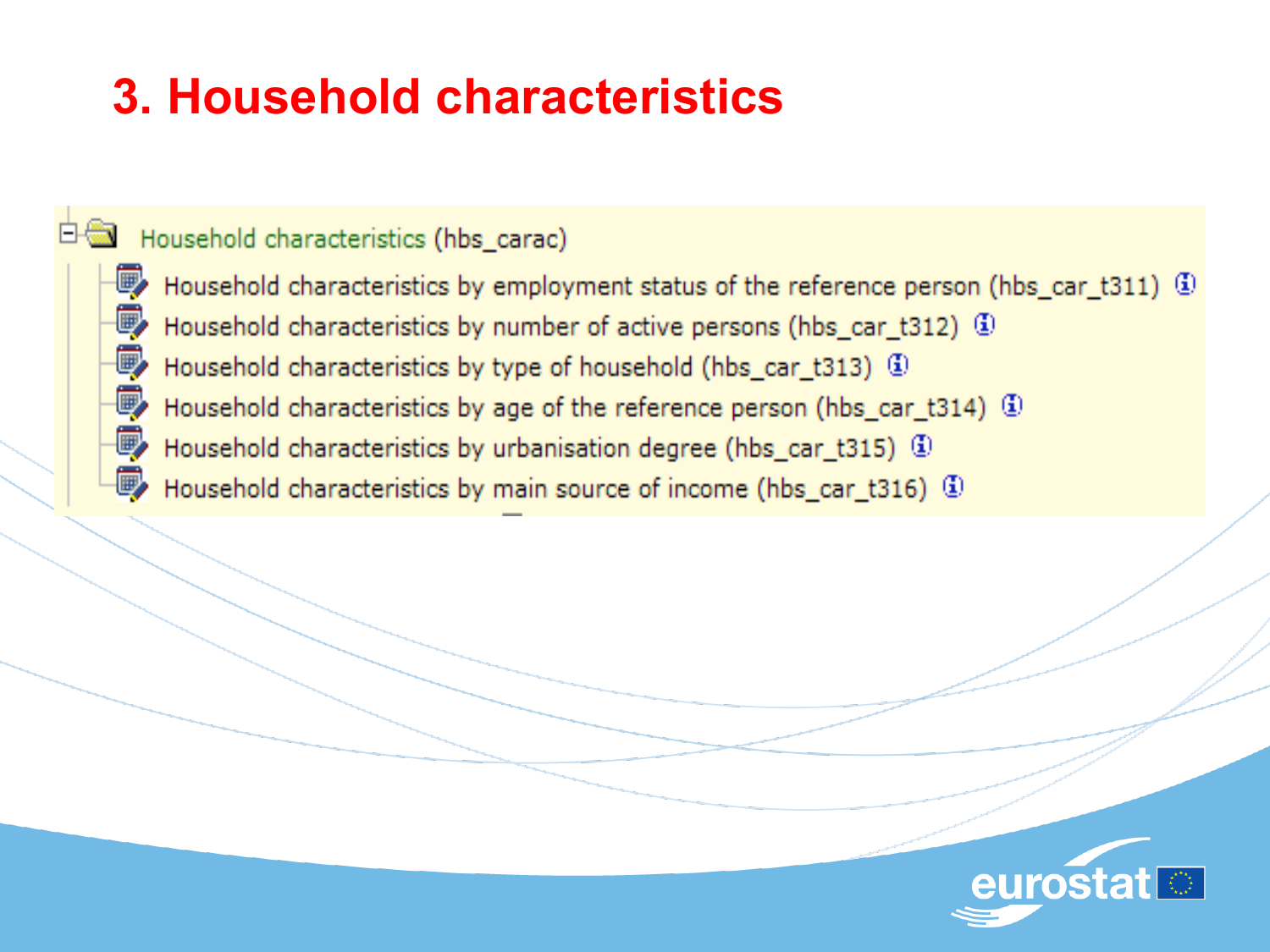# **The 2005 HBS round of data collection**

- Took place over the period 2007-2008
- Geographical scope: 30 countries (all EU-27 countries + Croatia, Norway and Former Republic of Macedonia)
- Aggregated tables and/or micro-data files sent by the countries to Eurostat
- A first batch of HBS indicators released in April 2008 on Eurostat's website

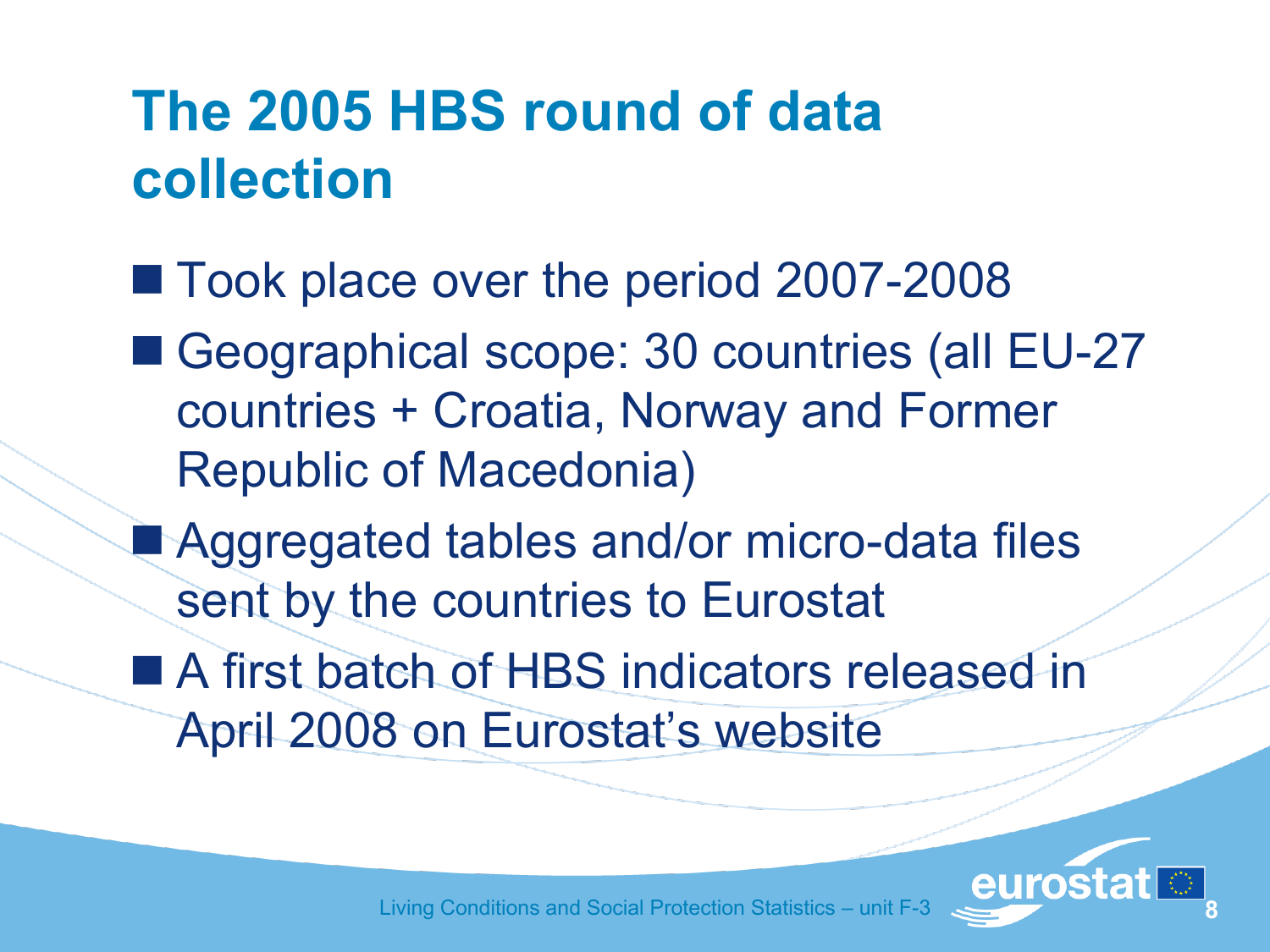### **Accuracy: sample sizes**

| <b>Country</b>         | <b>HBS 2005</b>                                                            | <b>SILC 2005</b> |  | <b>Country</b> | <b>HBS 2005</b> | <b>SILC 2005</b> |  |
|------------------------|----------------------------------------------------------------------------|------------------|--|----------------|-----------------|------------------|--|
| AT                     | 8400                                                                       | 5148             |  | LU             | 3202            | 3622             |  |
| <b>BE</b>              | 3550                                                                       | 5166             |  | <b>MT</b>      | 2586            | 3459             |  |
| <b>BG</b>              | 2870                                                                       |                  |  | <b>NL</b>      | 1570            | 9562             |  |
| <b>HR</b>              | 2727                                                                       |                  |  | <b>NO</b>      | 3376            | 5996             |  |
| <b>CY</b>              | 2990                                                                       | 3746             |  | PL             | 34767           | 16395            |  |
| <b>CZ</b>              | 2965                                                                       | 4351             |  | PT             | 10403           | 4615             |  |
| <b>DK</b>              | 2449                                                                       | 5957             |  | <b>RO</b>      | 33066           |                  |  |
| ЕE                     | 3432                                                                       | 4208             |  | <b>SK</b>      | 4710            | 5414             |  |
| N,                     | 4007                                                                       | 11229            |  | SI             | 3725            | 8287             |  |
| FR.                    | 10240                                                                      | 9775             |  | ES             | 8881            | 13027            |  |
| DE                     | 52217                                                                      | 13111            |  | <b>SE</b>      | 2079            | 6133             |  |
| <b>GR</b>              | 6555                                                                       | 5568             |  | <b>UK</b>      | 6785            | 10826            |  |
| HU                     | 9058                                                                       | 6927             |  | <b>EU-15</b>   | 151329          | 131856           |  |
| IE                     | 6884                                                                       | 6085             |  | <b>EU-25</b>   | 226922          | 192930           |  |
| $\mathsf{I}\mathsf{T}$ | 24107                                                                      | 22032            |  | <b>EU-27</b>   | 262858          | 192930           |  |
| $\mathsf{LV}$          | 3774                                                                       | 3846             |  | <b>NMS-10</b>  | 75593           | 61074            |  |
| LT                     | eurostat <br>32<br>7586<br>4441<br>Social Protection Statistics - unit F-3 |                  |  |                |                 |                  |  |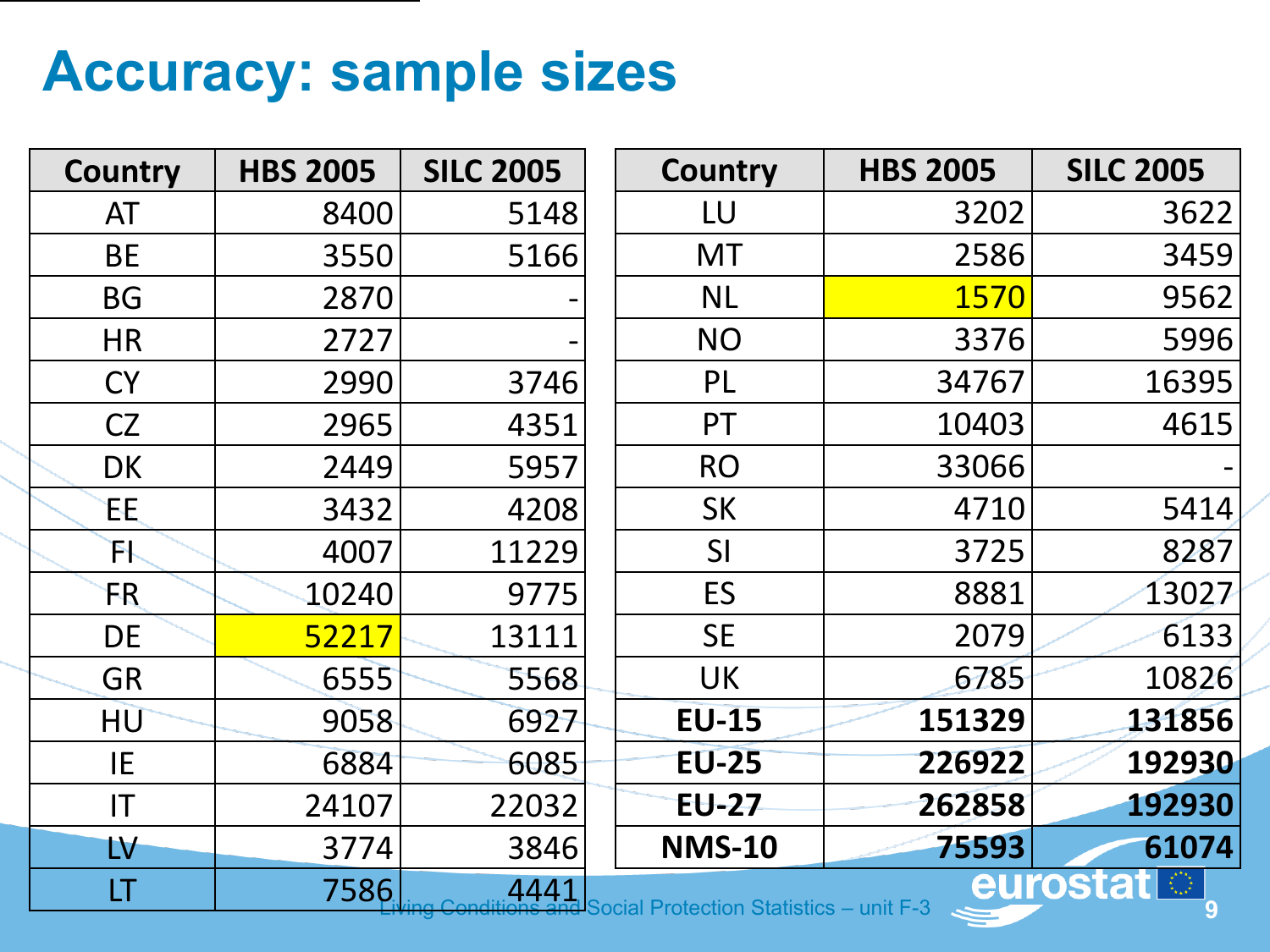The sample sizes range from 1570 (NL) to 52217 households (DE)

**≻ Substitutions have been allowed by certain** countries (BG, GR, ES, HU and IT) in order to increase the sample size

 $\triangleright$  However, the sample sizes may happen to vary drastically from one country to another  $\rightarrow$ Problem of comparability across the countries (see next)

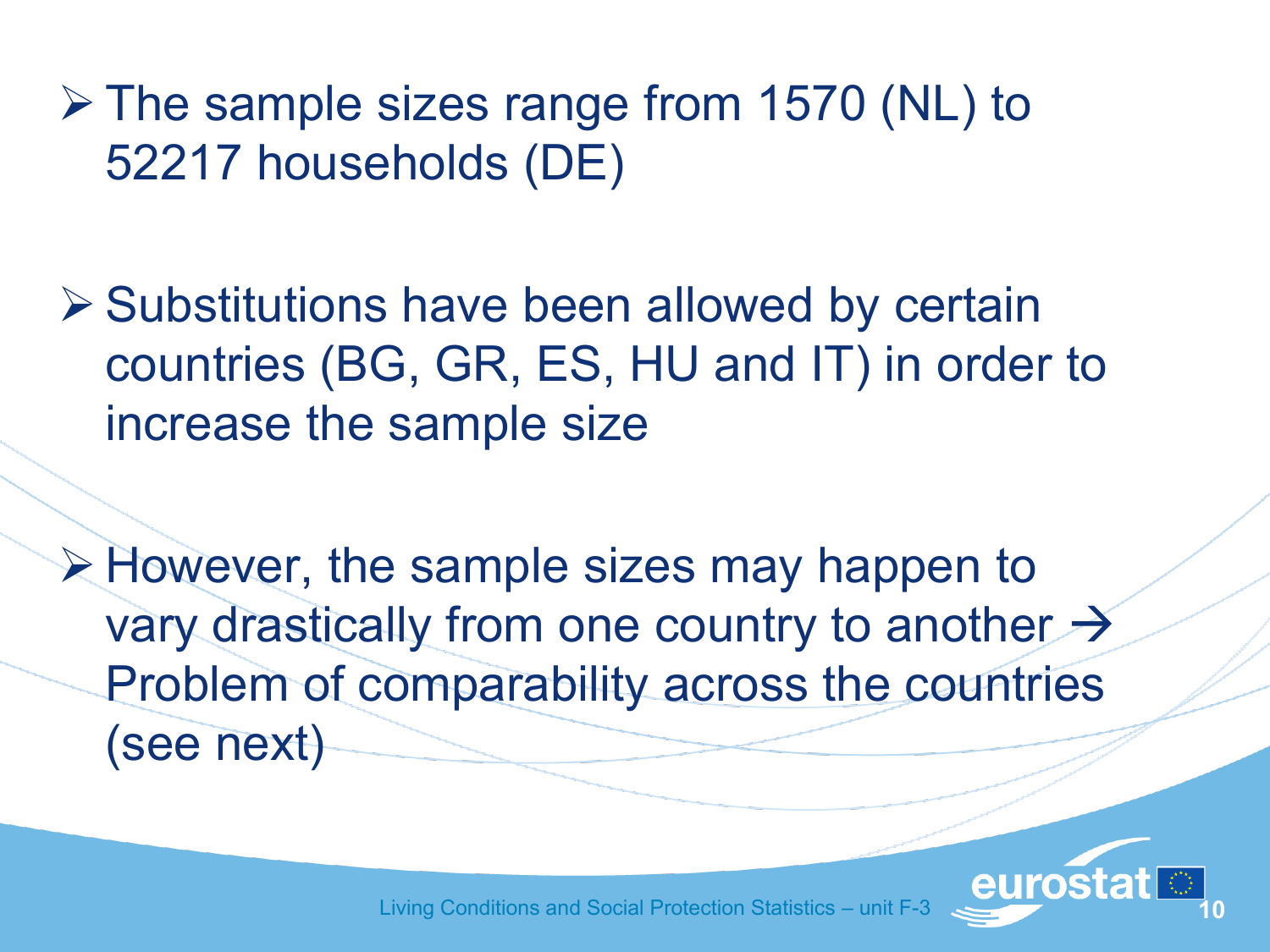# **Accuracy: coefficients of variation (%)**

| <b>COUNTRY</b> | <b>CP00</b> | <b>CP01</b> | <b>CP02</b> | <b>CP03</b>                                        | <b>CP04</b> | <b>CP05</b> | <b>CP06</b> | <b>CP07</b> | <b>CP08</b>                         | <b>CP09</b> | <b>CP10</b> | <b>CP11</b> | <b>CP12</b> |
|----------------|-------------|-------------|-------------|----------------------------------------------------|-------------|-------------|-------------|-------------|-------------------------------------|-------------|-------------|-------------|-------------|
| AT             | 2,2         | 2,0         | 2,7         | 3,0                                                | 2,9         | 4,7         | 4,4         | 4,2         | 2,1                                 | 3,1         | 1,7         | 3,5         | 3,8         |
| <b>BE</b>      | 3,1         | 2,9         | 5,9         | 6, 5                                               | 2,5         | 8,0         | 6,2         | 9,5         | 4,4                                 | 5,2         | 20,0        | 5,9         | 7,8         |
| <b>BG</b>      | 2,0         | 1,7         | $5,0$       | 5,2                                                | 2,3         | 5,9         | 4,4         | 7,6         | 3,8                                 | 6,0         | 27,8        | 6,6         | 5,2         |
| <b>CY</b>      | 2,5         | 2,2         | 3,2         | 3,6                                                | 2,8         | 4,3         | 4,4         | 5,4         | 3,1                                 | 4,1         | 4,2         | 4,0         | 3,5         |
| DE             | 0,7         | 0,7         | 1,5         | 1,0                                                | 0,8         | 2,2         | 2,7         | 2,3         | 1,0                                 | 1,2         | 2,8         | 1,4         | 1,1         |
| DK             | 4,0         | 4,2         | 6,9         | 8,4                                                | 3,9         | 7,2         | 13,2        | 8,9         | 5,5                                 | 6,4         | 17,4        | 6,8         | 5,2         |
| EE             | 4,5         | 3,9         | 9,7         | 8,3                                                | 4,0         | 18,6        | 7,4         | 14,7        | 5,2                                 | 9,3         | 33,4        | 10,8        | 8,6         |
| ES             | 1,9         | 1,9         | 3,3         | 2,6                                                | 2,1         | 3,6         | 4,6         | 4,8         | 2,3                                 | 3,1         | 8,0         | 3,1         | 2,7         |
| F <sub>1</sub> | 2,6         | 2,4         | 5,9         | 7,7                                                | 2,5         | 4,9         | 5,5         | 5,4         | 3,5                                 | 5,4         | 19,5        | $5,0$       | 3,3         |
| <b>FR</b>      | 1,2         | 1,4         | 3,8         | 2,8                                                | 1,0         | 3,5         | 5,1         | 3,3         | 2,2                                 | 2,9         | 13,6        | 4,0         | 2,4         |
| <b>GR</b>      | 1,9         | 1,6         | 2,3         | 2,9                                                | 1,7         | 4,4         | 3,6         | 4,4         | 2,3                                 | 4,2         | 1,9         | 2,8         | 3,5         |
| <b>HR</b>      | 2,6         | 2,5         | 5,2         | 5,3                                                | 2,8         | 5,9         | 8,7         | 7,8         | 3,9                                 | 5,3         | 18,7        | 7,2         | 4,6         |
| HU             | 1,9         | 1,8         | 2,5         | 2,8                                                | 1,8         | 3,2         | 2,6         | 3,0         | 2,2                                 | 2,9         | 2,2         | 2,3         | 3,1         |
| IE             | 1,8         | 1,5         | 3,4         | 3,9                                                | 1,9         | 7,2         | 6,9         | 3,7         | 2,3                                 | 2,8         | 11,2        | 4,6         | 3,0         |
| IT             | 1,2         | 1,2         | 2,4         | 2,7                                                | 1,2         | 5,1         | 3,7         | 3,5         | 1,4                                 | 2,7         | 9,4         | 3,9         | 1,8         |
| Ľ۴             | 2,3         | 1,6         | 2,6         | 3,8                                                | 2,5         | 8,4         | 4,9         | 6,2         | 3,4                                 | 7,2         | 21,6        | 7,0         | 5,8         |
| LU             | 2,0         | 2,4         | 6,6         | 4,3                                                | 2,1         | 7,2         | 5,4         | 4,7         | 3,0                                 | 3,4         | 23,8        | 3,7         | 3,4         |
| LV             | 3,9         | 3,3         | 6,9         | 7,3                                                | 3,2         | 7,7         | 7,2         | 8,4         | 4,8                                 | 6,9         | 12,9        | 8,9         | 7,3         |
| <b>NL</b>      | 3,5         | 4,1         | 8,6         | 6,5                                                | 3,5         | 8,5         | 8,1         | 6,9         | 4,8                                 | 5,2         | 12,9        | 6,3         | 4,0         |
| <b>NO</b>      | 2,4         | 1,9         | 4,2         | 4,4                                                | 3,2         | 5,1         | 6,4         | 5,5         | 4,4                                 | 4,6         | 2,6         | 5,0         | 4,9         |
| PL             | 1,2         | 0,8         | 2,0         | 2,9                                                | 1,0         | 3,1         | 2,0         | 4,9         | 1,4                                 | 2,9         | 5,5         | 5,3         | 2,5         |
| PT             | 2,0         | 2,0         | 4,5         | 4,7                                                | 2,4         | 5,3         | 4,7         | 5,7         | 2,9                                 | 4,5         | 12,3        | 3,9         | 3,7         |
| <b>RO</b>      | 1,3         | 0,9         | 1,8         | 2,7                                                | 1,8         | 5,2         | 3,8         | 8,7         | 2,0                                 | 4,3         | 11,2        | 8,0         | 3,7         |
| <b>SE</b>      | 2,7         | 2,4         | 7,8         | 7,9                                                | 3,0         | 8,7         | 16,4        | 6,7         | 3,9                                 | 5,7         | 61,1        | 7,1         | 7,6         |
| SI             | 2,4         | 2,2         | 4,7         | 4,3                                                | 1,8         | 5,0         | 5,7         | 6,6         | 2,6                                 | 6,0         | 10,9        | 12,2        | 3,1         |
| <b>SK</b>      | 2,7         | 1,6         | 3,7         | 4,4                                                | 2,6         | 8,5         | 5,1         | 20,6        | 3,2                                 | <b>79U</b>  | 23,35       | 24.2        | ₩<br>7,7    |
| <b>UK</b>      | 1,9         | 1,9         |             | Livg, g Conditions and Social Sotection Statistics |             |             |             |             | $un\frac{1}{2}$ , $\overline{9}$ -3 | 3,9         | 18,6        | 3,3         | 4/2         |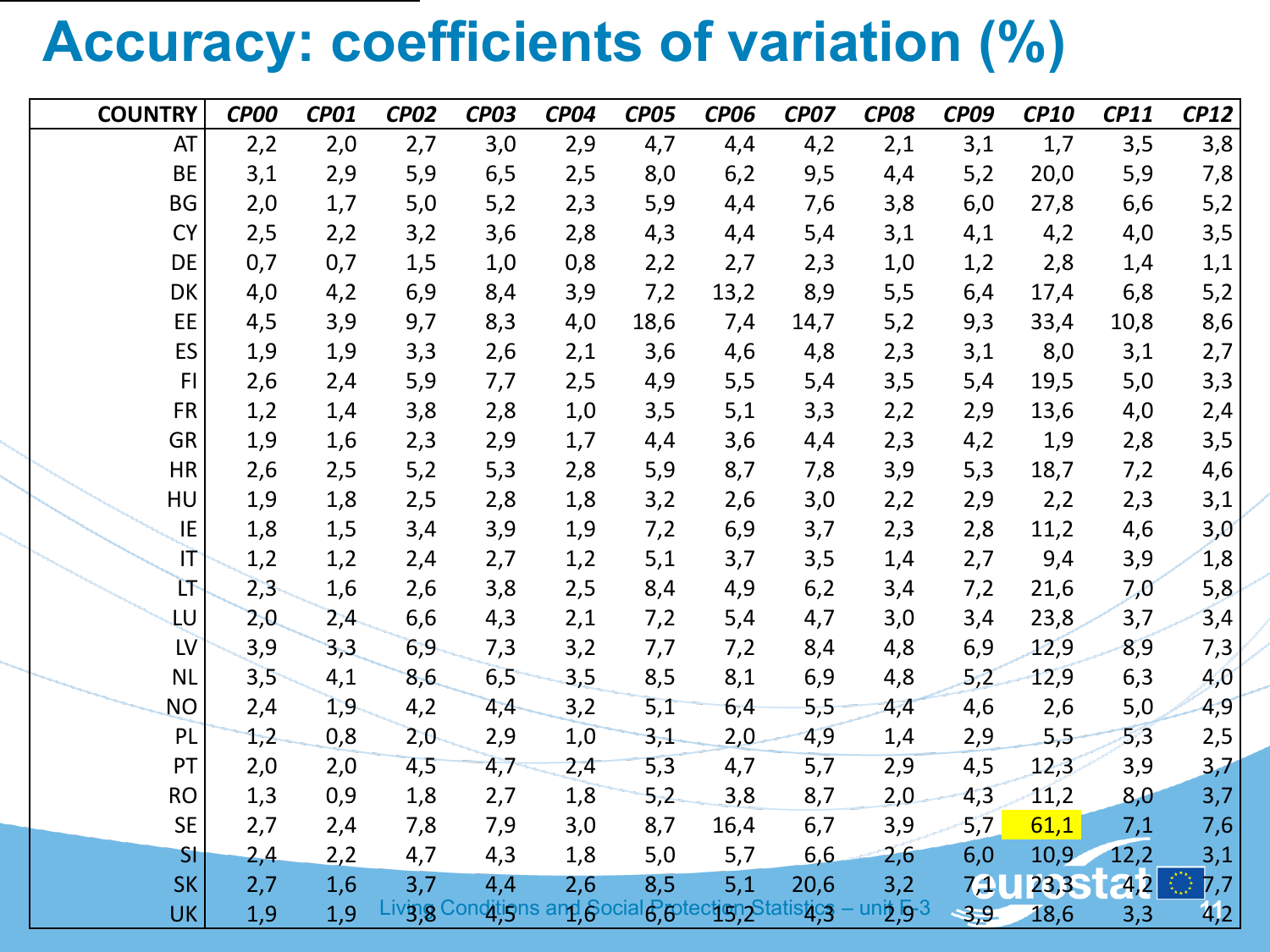$\triangleright$  The relative accuracy for the total mean expenditure (CP00) appears to be acceptable in most of the countries in that, except for Estonia, it lies below 4%. For Estonia, we got a relative confidence interval of 4.5%

 $\geq$  On the other hand, it seems that the level of accuracy is going down when considering twodigit COICOPs, especially those for which the expenditure distribution should be strongly skewed, like Health (CP06), Transport (CP07) or Education (CP10)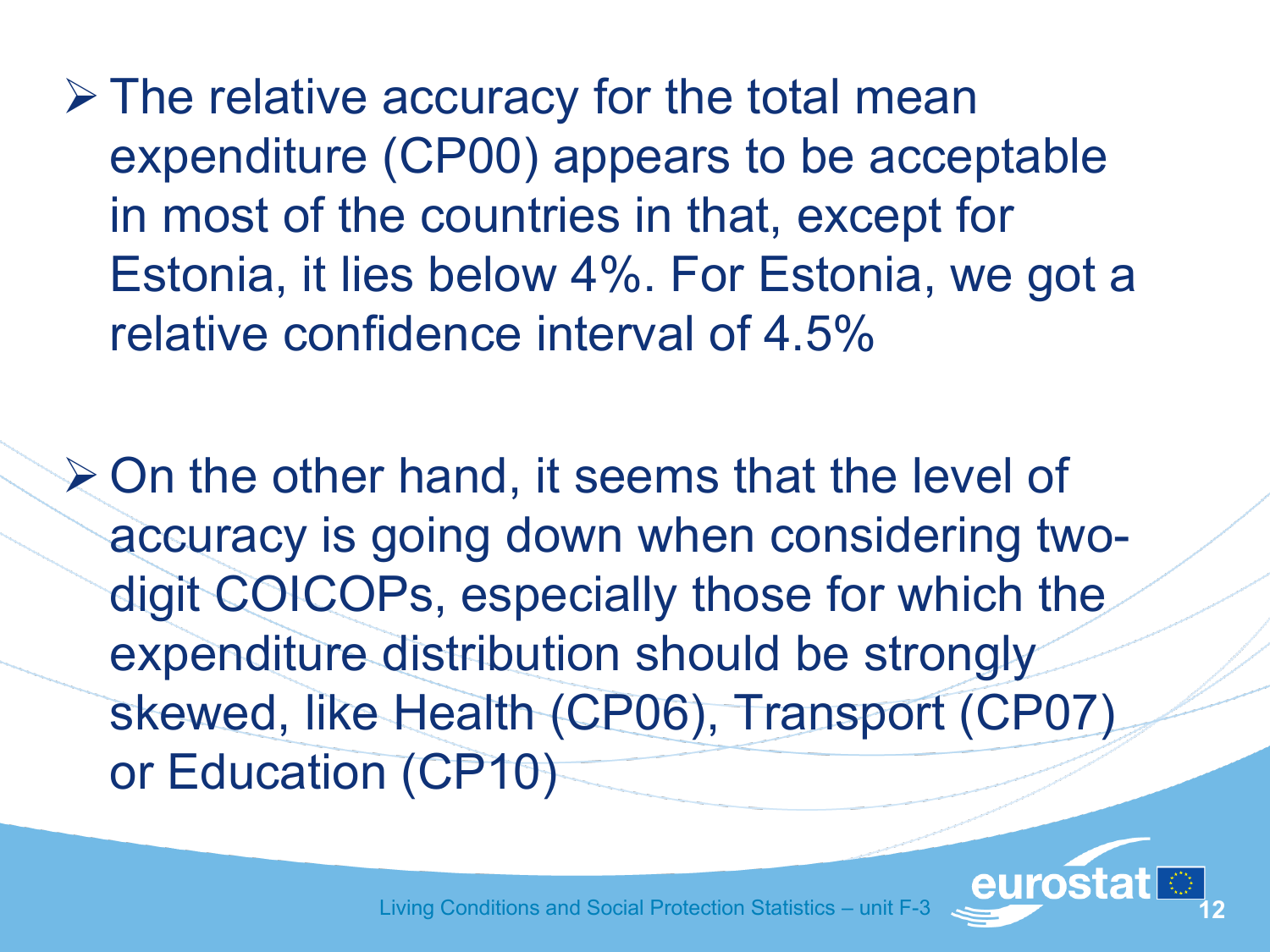# **Accuracy: response rates**

| AT        | 42             | LV        | 52 |
|-----------|----------------|-----------|----|
| <b>BE</b> | $6\overline{}$ | LT        | 70 |
| <b>BG</b> | 65             | LU        | 18 |
| <b>HR</b> | 71             | <b>NO</b> | 52 |
| <b>CY</b> | 89             | PL        | 55 |
| <b>DK</b> | 55             | PT        | 62 |
| EE        | 49             | <b>RO</b> | 90 |
| ħ         | 53             | SK        | 75 |
| <b>FR</b> | 57             | SI        | 74 |
| <b>GR</b> | 60             | ES        | 65 |
| HU        | 50             | <b>SE</b> | 52 |
| ΙT        | 75             | <b>UK</b> | 57 |

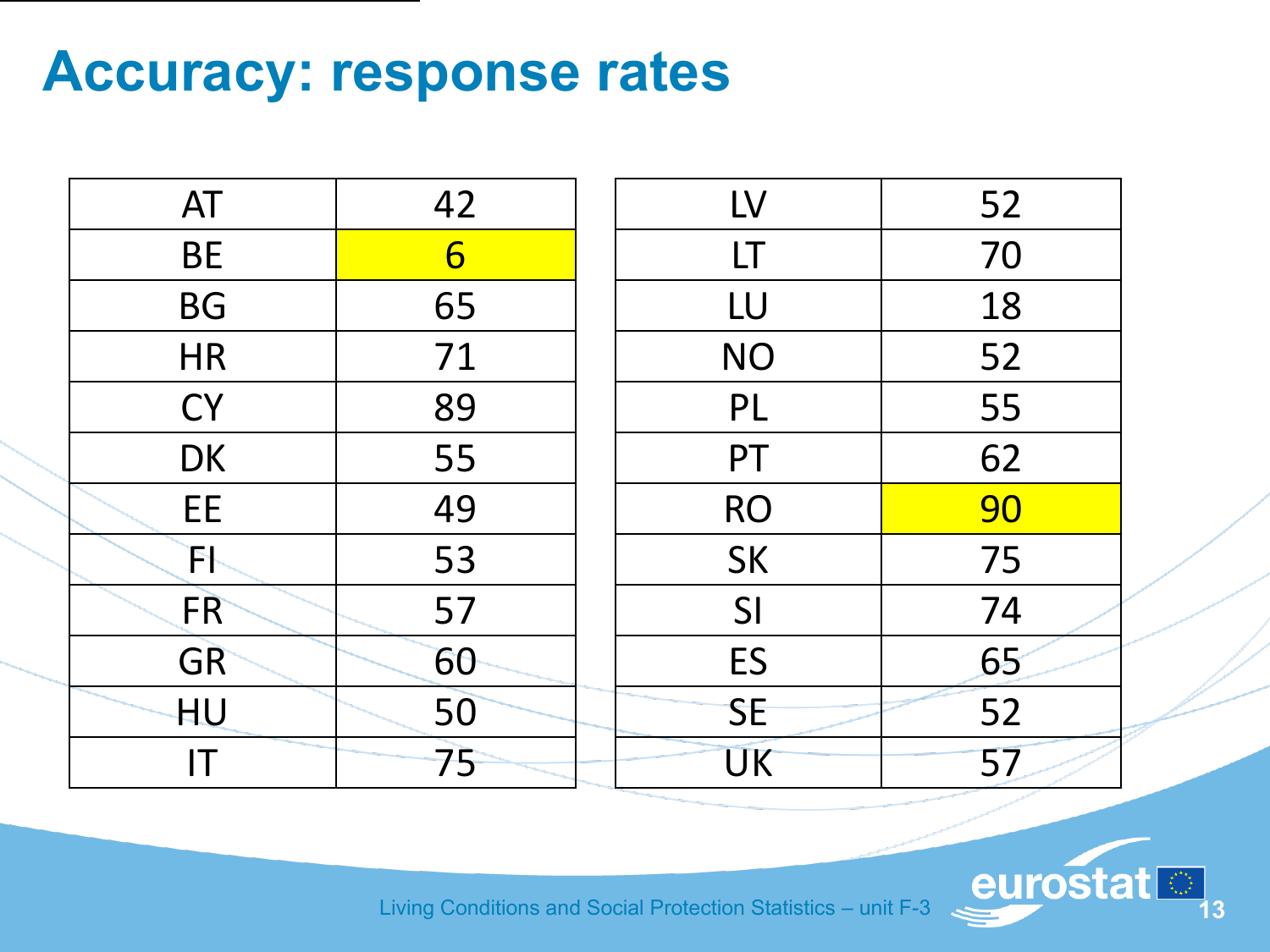$\triangleright$  The response rates range from 6% (BE) to 90% (RO). In fact, the HBS puts a heavy burden on the households (keeping diaries)

 $\triangleright$  Such a high level of nonresponse may hamper the accuracy of the data (nonresponse bias) as well as the comparability between the countries

 $\triangleright$  In order to tackle the nonresponse issue, in 2010 two Task Forces have been organised at Eurostat level on Dealing with nonresponse (3rd March) and Preventing nonresponse (4th March)  $\rightarrow$ Recommendations were made on this topic<br>eurostat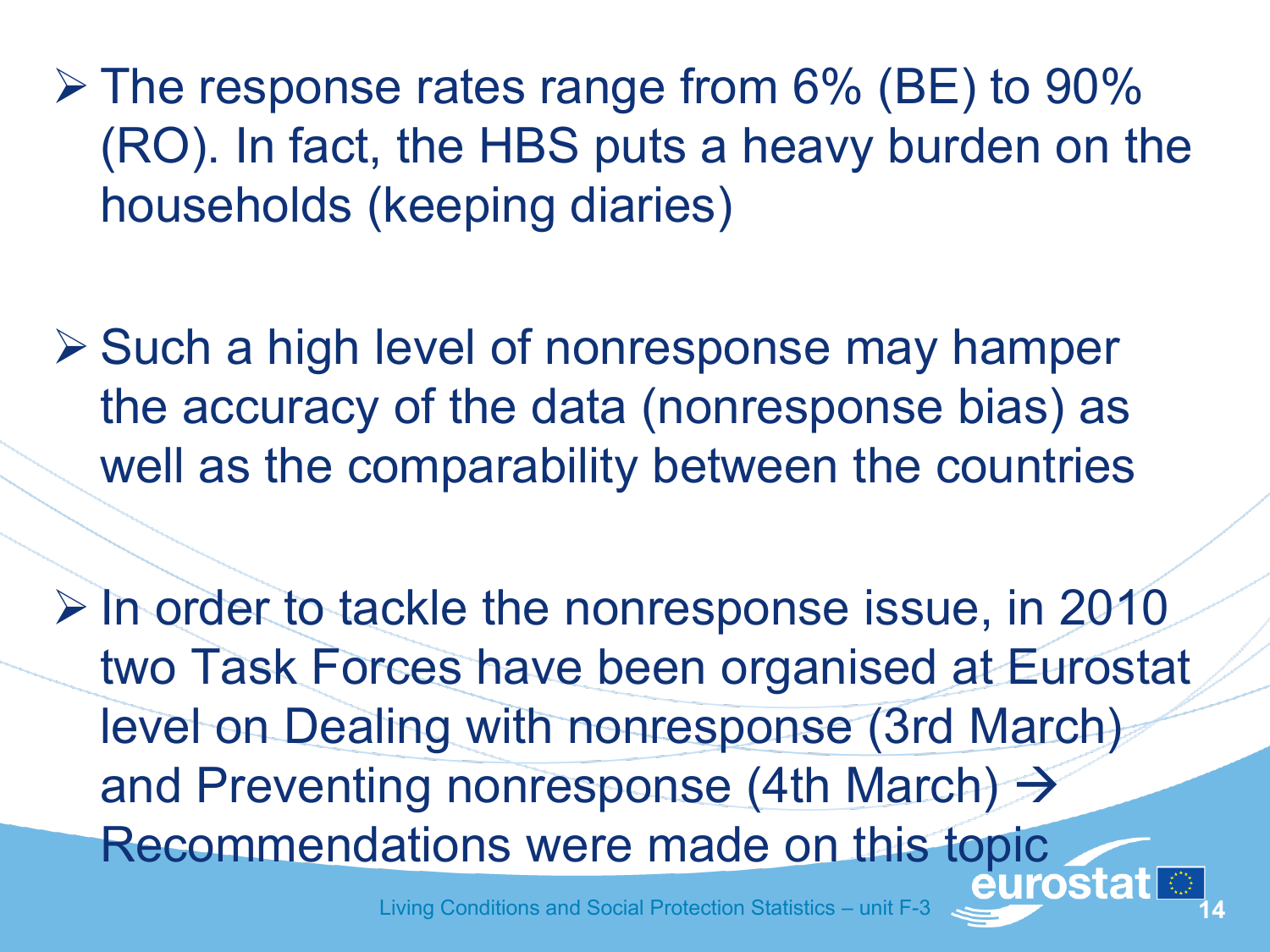**Comparability: various issues under consideration**

 *Comparability issues in the HBS methodology*

**1. The achieved sample sizes in the HBS countries**

**2. The non provision of Imputed Rent by certain countries (CZ, MT, RO, IE and UK)**

**3. The use of non-random sample selections by certain countries (CZ and DE)**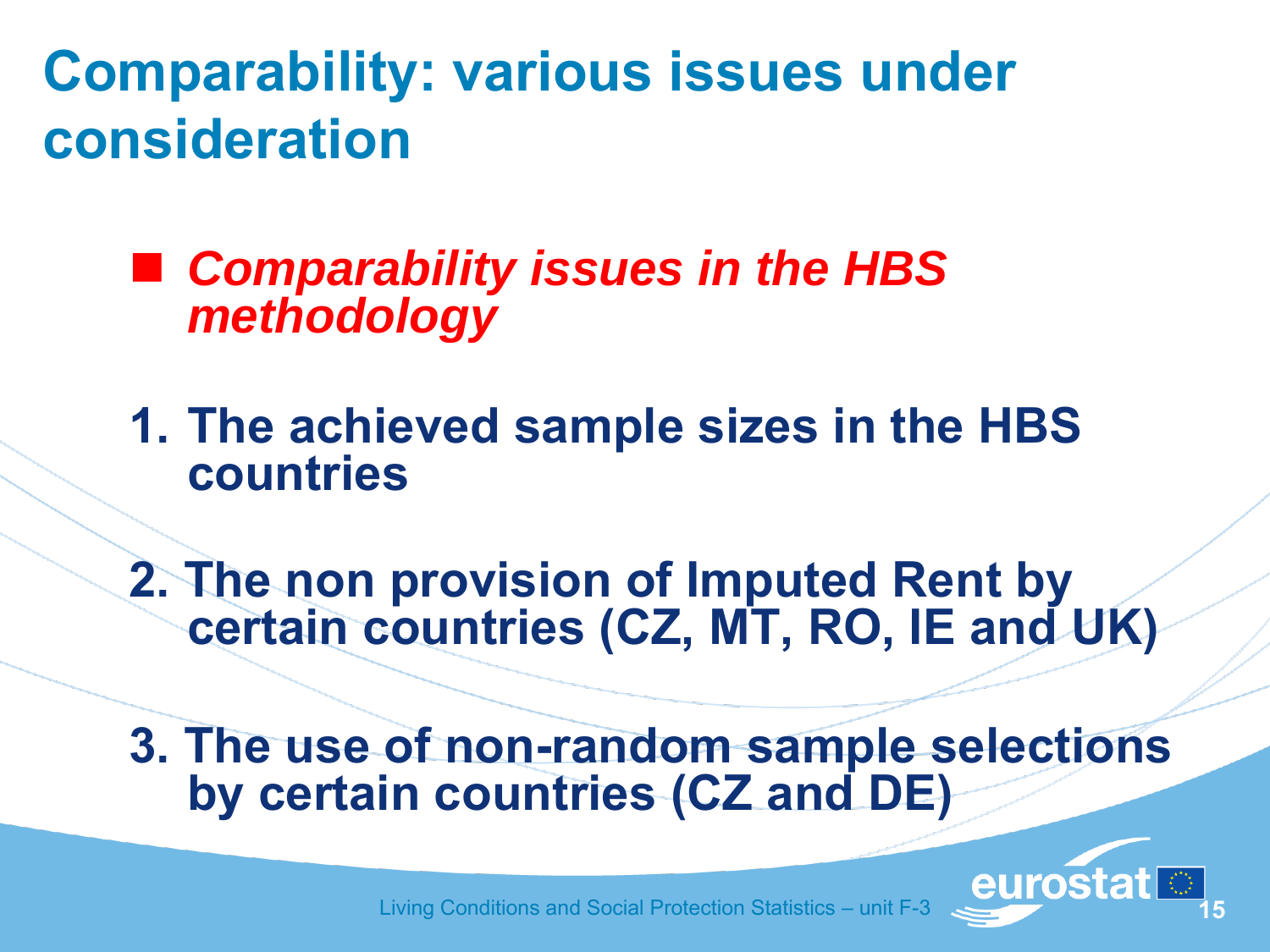#### **4. The treatment of unit non-response**

**5. The concept of household's reference person (self-assessment/main income earner)**

**6. The recording of health and education expenditures**

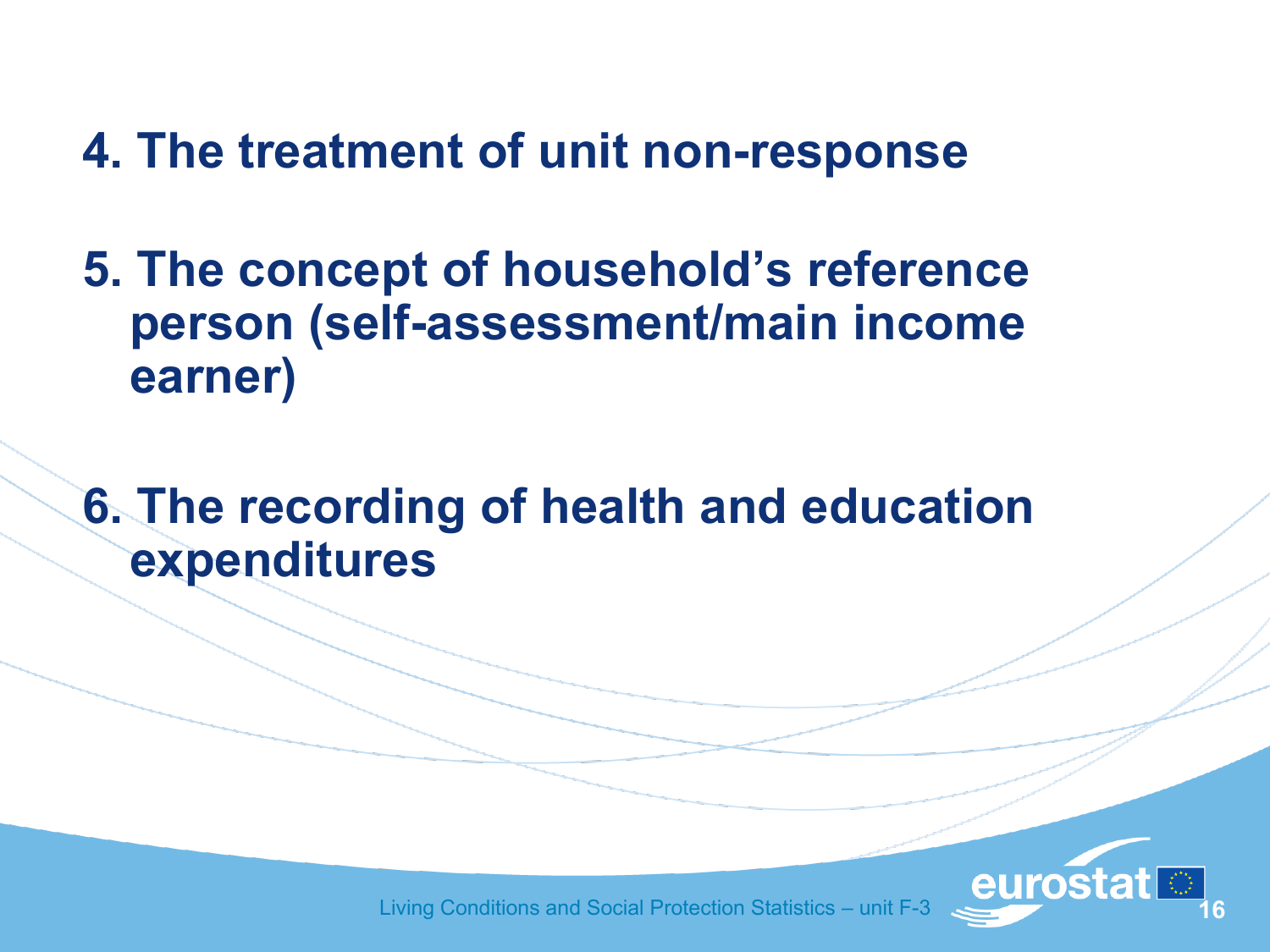#### ■ Comparability issues in the structure of the *HBS data files*

#### **1. Different HBS reference years**

**2. The provision of aggregated tables by certain countries (CZ, IT, PL, PT and MT) rather than micro-data files**

**3. No micro-information available at individual level**

#### **4. The scaling of the weights**

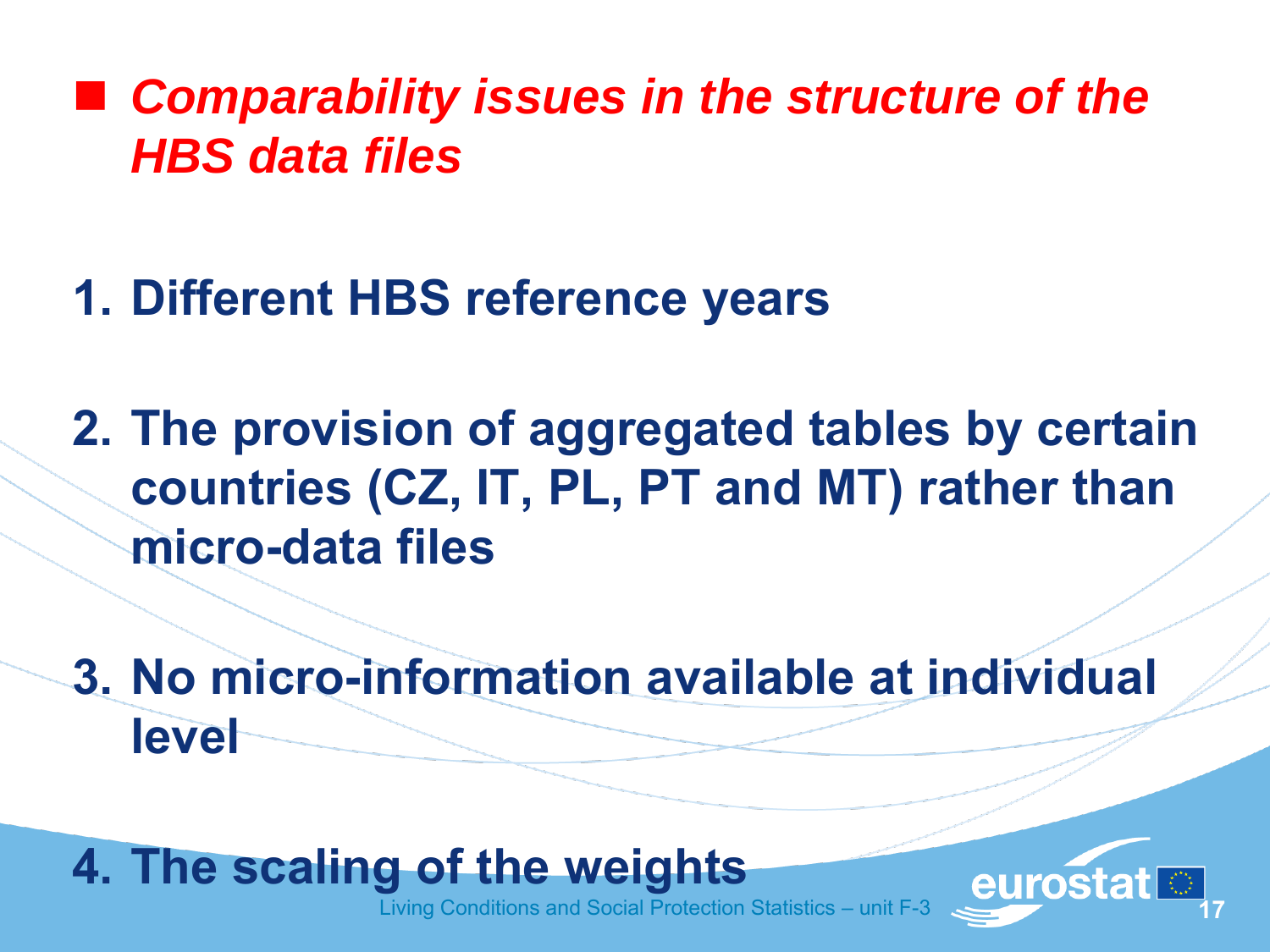#### *HBS metadata reporting*

#### *Core Variables*

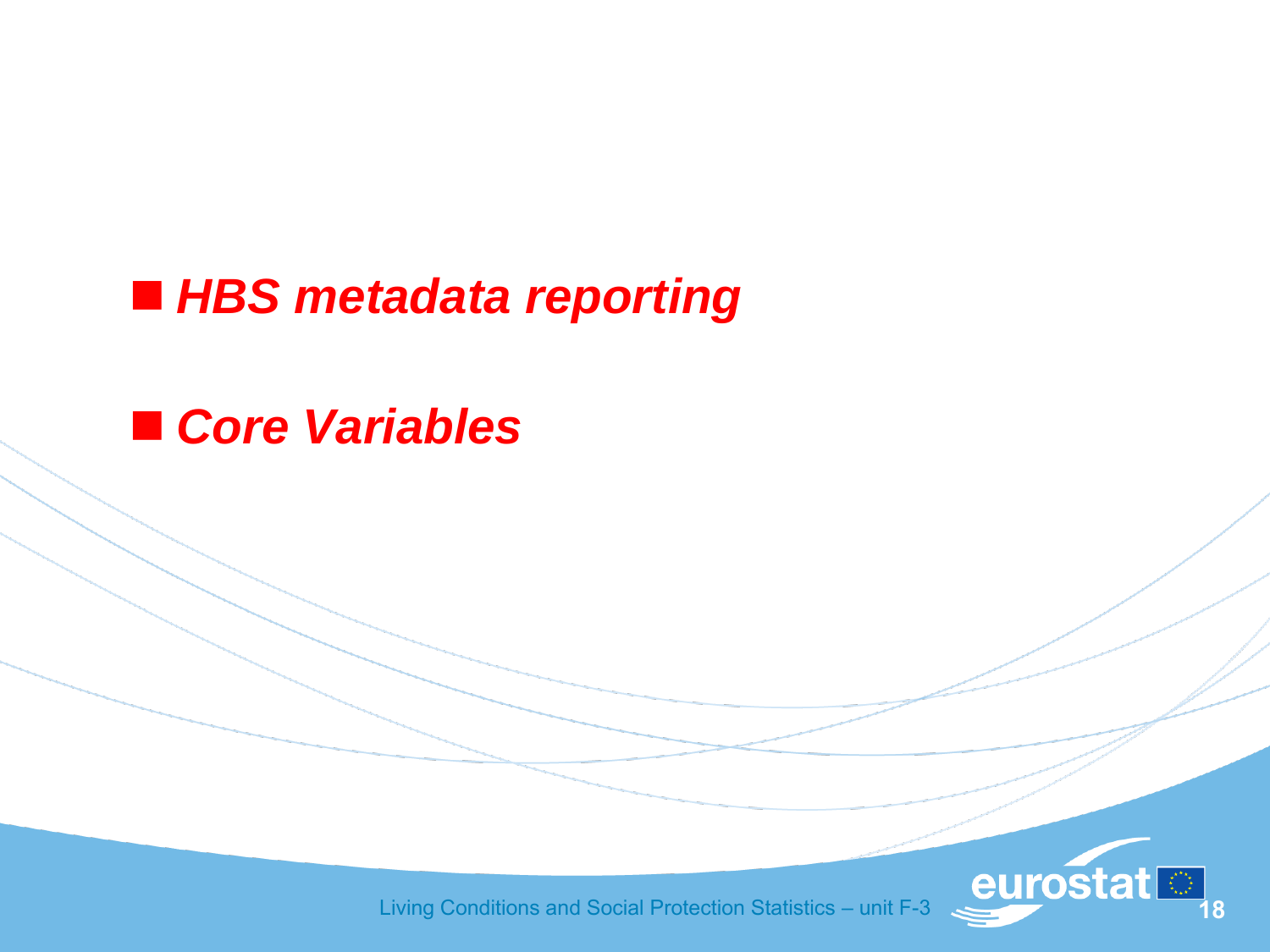#### For more information:

- Eurostat; "Household Budget Surveys in the EU: Methodology and Recommendations for Harmonisation"; Luxembourg, 2003
- Eurostat; "Household Budget Surveys in the Candidate Countries. Methodological analysis, 2003"; Luxembourg, 2004
- Eurostat; "Data transmission for the HBS round of the reference year 2005"
- Eurostat; "Quality Report of the "Household Budget Surveys' 2005"

These documents have been published only electronically on the internet site of Eurostat.